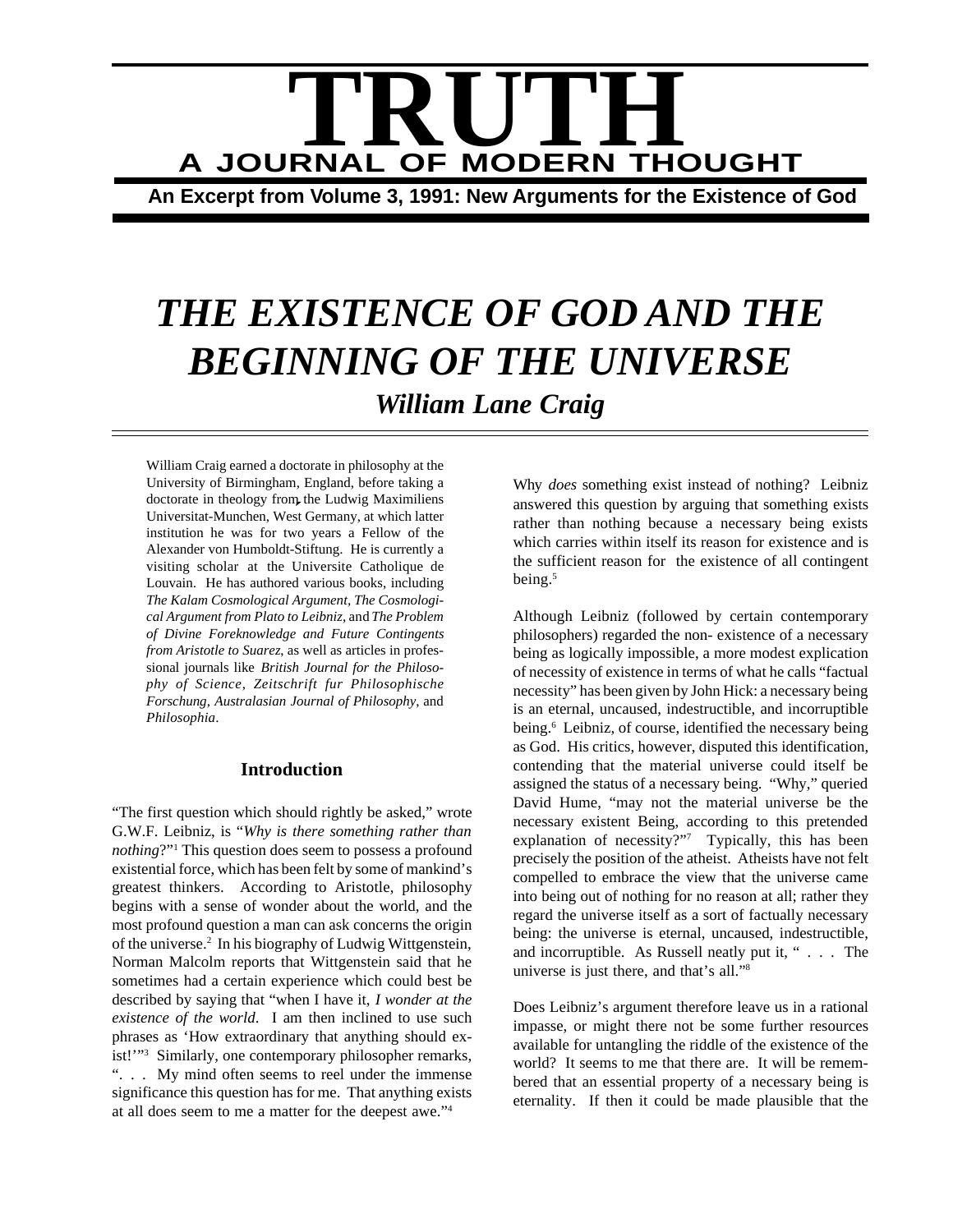universe began to exist and is not therefore eternal, one would to that extent at least have shown the superiority of theism as a rational world view.

Now there is one form of the cosmological argument, much neglected today but of great historical importance, that aims precisely at the demonstration that the universe had a beginning in time.<sup>9</sup> Originating in the efforts of Christian theologians to refute the Greek doctrine of the eternity of matter, this argument was developed into sophisticated formulations by medieval Islamic and Jewish theologians, who in turn passed it back to the Latin West. The argument thus has a broad inter-sectarian appeal, having been defended by Muslims, Jews, and Christians both Catholic and Protestant.

This argument, which I have called the kalam cosmological argument, can be exhibited as follows:

- 1. Whatever begins to exist has a cause of its existence.
- 2. The universe began to exist.
	- 2.1 Argument based on the impossibility of an actual infinite.
		- 2.11 An actual infinite cannot exist.
		- 2.12 An infinite temporal regress of events is an actual infinite.
		- 2.13 Therefore, an infinite temporal regress of events cannot exist.
	- 2.2 Argument based on the impossibility of the formation of an actual infinite by successive addition.
		- 2.21 A collection formed by successive addition cannot be actually infinite.
		- 2.22 The temporal series of past events is a collection formed by successive addition.
		- 2.23 Therefore, the temporal series of past events cannot be actually infinite.
- 3. Therefore, the universe has a cause of its existence.

Let us examine this argument more closely.

#### **DEFENSE OF THE KALAM COSMOLOGICAL AR-GUMENT**

#### **Second Premiss**

Clearly, the crucial premiss in this argument is (2), and two independent arguments are offered in support of it. Let us therefore turn first to an examination of the supporting arguments.

#### **First Supporting Argument**

In order to understand (2.1), we need to understand the difference between a potential infinite and an actual infinite. Crudely put, a potential infinite is a collection which is increasing toward infinity as a limit, but never gets there. Such a collection is really indefinite, not infinite. The sign of this sort of infinity, which is used in calculus, is . An actual infinite is a collection in which the number of members really *is* infinite. The collection is not growing toward infinity; it is infinite, it is "complete." The sign of this sort of infinity, which is used in set theory to designate sets which have an infinite number of members, such as  $\{1, 2, 3, \ldots\}$ , is  $_{0}$ . Now (2.11) maintains, not that a potentially infinite number of things cannot exist, but that an actually infinite number of things cannot exist. For if an actually infinite number of things could exist, this would spawn all sorts of absurdities.

Perhaps the best way to bring home the truth of (2.11) is by means of an illustration. Let me use one of my favorites, Hilbert's Hotel, a product of the mind of the great German mathematician, David Hilbert. Let us imagine a hotel with a finite number of rooms. Suppose, furthermore, that *all the rooms are full*. When a new guest arrives asking for a room, the proprietor apologizes, "Sorry, all the rooms are full." But now let us imagine a hotel with an infinite number of rooms and suppose once more that all the rooms are full. There is not a single vacant room throughout the entire infinite hotel. Now suppose a new guest shows up, asking for a room. "But of course!" says the proprietor, and he immediately shifts the person in room #1 into room #2, the person in room #2 into room #3, the person in room #3 into room #4 and so on, out to infinity. As a result of these room changes, room #1 now becomes vacant and the new guest gratefully checks in. But remember, before he arrived, all the rooms were full! Equally curious, according to the mathematicians, there are now no more persons in the hotel than there were before: the number is just infinite. But how can this be? The proprietor just added the new guest's name to the register and gave him his keys—how can there not be one more person in the hotel than before? But the situation becomes even stranger. For suppose an infinity of new guests show up the desk, asking for a room. "Of course, of course!" says the proprietor, and he proceeds to shift the person in room #1 into room #2, the person in room #2 into room #4, the person in room #3 into room #6, and so on out to infinity, always putting each former occupant into the room number twice his own. As a result, all the odd numbered rooms become vacant, and the infinity of new guests is easily accommodated. And yet, before they came, all the rooms were full! And again, strangely enough, the number of guests in the hotel is the same after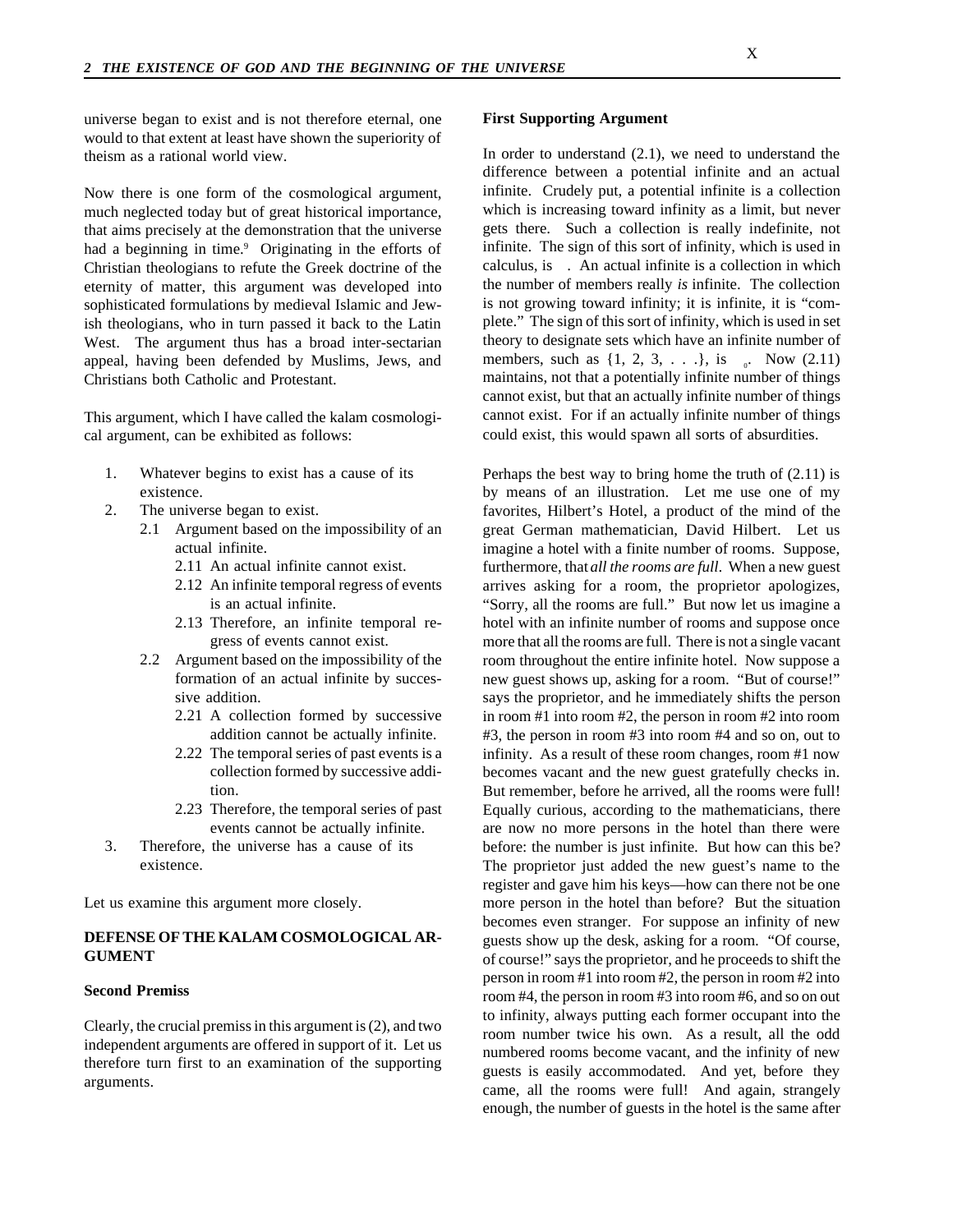the infinity of new guests check in as before, even though there were as many new guests as old guests. In fact, the proprietor could repeat this process *infinitely many times* and yet there would never be one single person more in the hotel than before.

But Hilbert's Hotel is even stranger than the German mathematician gave it out to be. For suppose some of the guests start to check out. Suppose the guest in room #1 departs. Is there not now one less person in the hotel? Not according to the mathematicians—but just ask the woman who makes the beds! Suppose the guests in room numbers 1, 3, 5, . . . check out. In this case an infinite number of people have left the hotel, but according to the mathematicians there are no less people in the hotel—but don't talk to that laundry woman! In fact, we could have every other guest check out of the hotel and repeat this process infinitely many times, and yet there would never be any less people in the hotel. But suppose instead the persons in room number 4, 5, 6, . . . checked out. At a single stroke the hotel would be virtually emptied, the guest register reduced to three names, and the infinite converted to finitude. And yet it would remain true that the *same number* of guests checked out this time as when the guests in room numbers 1, 3, 5, . . . checked out. Can anyone sincerely believe that such a hotel could exist in reality? These sorts of absurdities illustrate the impossibility of the existence of an actually infinite number of things.

That takes us to  $(2.12)$ . The truth of this premiss seems fairly obvious. If the universe never began to exist, then prior to the present event there have existed an actually infinite number of previous events. Hence, a beginningless series of events in time entails the existence of an actually infinite number of things, namely, past events.

Given the truth of  $(2.11)$  and  $(2.12)$ , the conclusion  $(2.13)$ logically follows. The series of past events must be finite and have a beginning. But since the universe is not distinct from the series of events, it follows that the universe began to exist.

At this point, we might find it profitable to consider several objections that might be raised against the argument. First let us consider objections to (2.11). Wallace Matson objects that the premiss must mean that an actually infinite number of things is *logically* impossible; but it is easy to show that such a collection is logically possible. For example, the series of negative numbers {. . . -3, -2, -1} is an actually infinite collection with no first member.<sup>10</sup> Matson's error here lies in thinking that (2.11) means to assert the *logical* impossibility of an actually infinite number of things. What the premiss expresses is the real or factual impossibility of an actual infinite. To illustrate the difference between real and logical possibility: there is no logical impossibility in something's coming to exist without a cause, but such a circumstance may well be really or metaphysically impossible. In the same way, (2.11) asserts that the absurdities entailed in the real existence of an actual infinite show that such an existence is metaphysically impossible. Hence, one could grant that in the conceptual realm of mathematics one can, given certain conventions and axioms, speak consistently about infinite sets of numbers, but this in no way implies that an actually infinite number of things is really possible. One might also note that the mathematical school of intuitionism denies that even the number series is actually infinite (they take it to be potentially infinite only), so that appeal to number series as examples of actual infinites is a moot procedure.

The late J.L. Mackie also objected to (2.11), claiming that the absurdities are resolved by noting that for infinite groups the axiom "the whole is greater than its part" does not hold, as it does for finite groups.<sup>11</sup> Similarly, Quentin Smith comments that once we understand that an infinite set has a proper subset which has the same number of members as the set itself, the purportedly absurd situations become "perfectly believable."<sup>12</sup> But to my mind, it is precisely this feature of infinite set theory which, when translated into the realm of the real, yields results which are perfectly incredible, for example, Hilbert's Hotel. Moreover, not all the absurdities stem from infinite set theory's denial of Euclid's axiom: the absurdities illustrated by guests checking out of the hotel stem from the self-contradictory results when the inverse operations of subtraction or division are performed using transfinite numbers. Here the case against an actually infinite collection of things becomes decisive.

Finally one might note the objection of Sorabji, who maintains that illustrations such as Hilbert's Hotel involve no absurdity. In order to understand what is wrong with the *kalam* argument, he asks us to envision two parallel columns beginning at the same point and stretching away into the infinite distance, one the column of past years and the other the column of past days. The sense in which the column of past days is no larger than the column of past years, says Sorabji, is that the column of days will not "stick out" beyond the far end of the other column, since neither column has a far end. Now in the case of Hilbert's Hotel there is the temptation to think that some unfortunate resident at the far end will drop off into space. But there is no far end: the line of residents will not stick out beyond the far end of the line of rooms. Once this is seen, the outcome is just an explicable—even if a surprising and exhilarating— truth about infinity.<sup>13</sup> Now Sorabji is certainly correct, as we have seen, that Hilbert's Hotel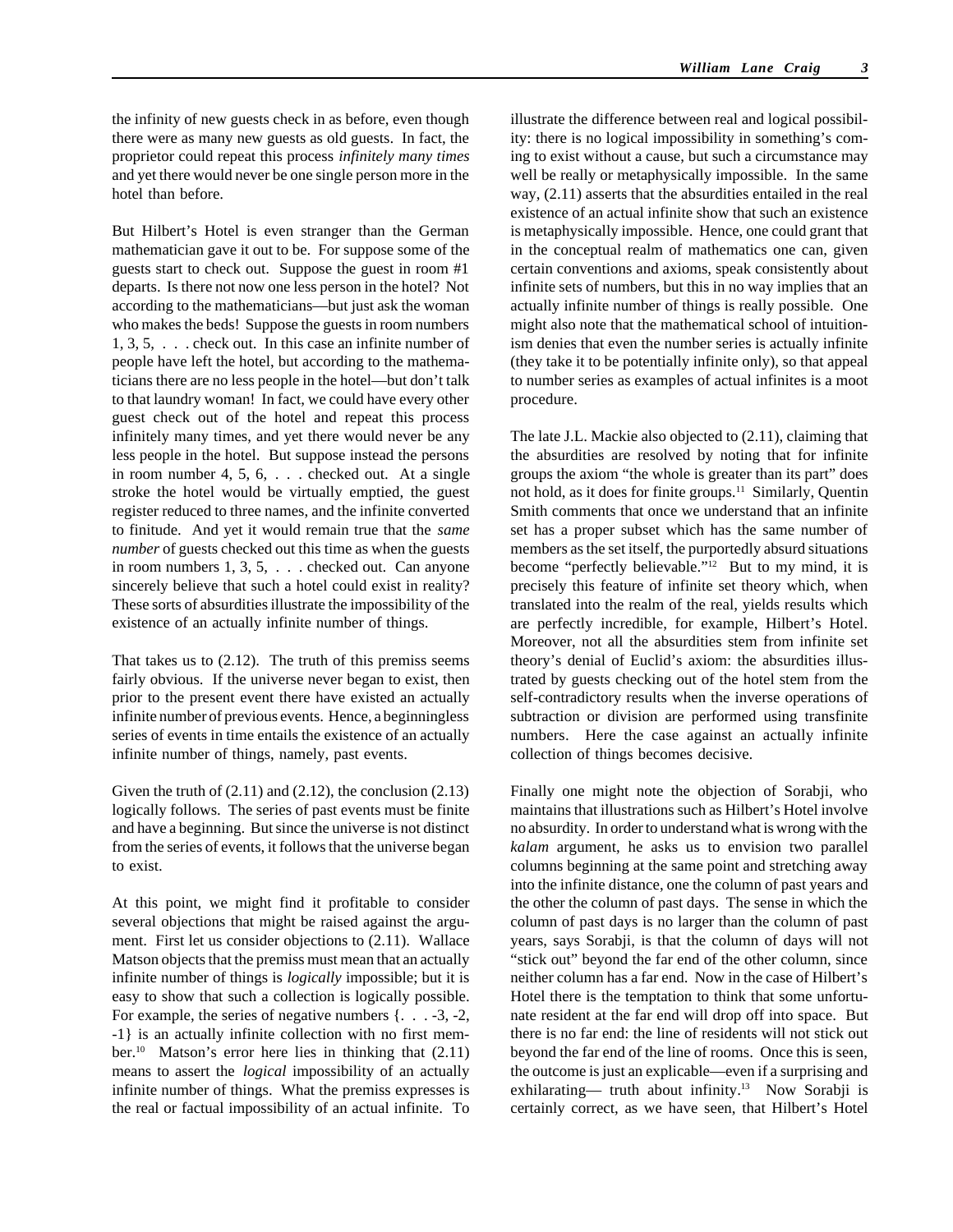illustrates an explicable truth about the nature of the actual infinite. If an actually infinite number of things could exist, a Hilbert's Hotel would be possible. But Sorabji seems to fail to understand the heart of the paradox: I, for one, experience no temptation to think of people dropping off the far end of the hotel, for there is none, but I do have difficulty believing that a hotel in which all the rooms are occupied can accommodate more guests. Of course, the line of guests will not stick out beyond the line of rooms, but if all of those infinite rooms *already* have guests in them, then can moving those guests about really create empty rooms? Sorabji's own illustration of the columns of past years and days I find not a little disquieting: if we divide the columns into foot-long segments and mark one column as the years and the other as the days, then one column is as long as the other and yet for every foot-length segment in the column of years, 365 segments of equal length are found in the column of days! These paradoxical results can be avoided only if such actually infinite collections can exist only in the imagination, not in reality. In any case, the Hilbert's Hotel illustration is not exhausted by dealing only with the addition of new guests, for the subtraction of guests results in absurdities even more intractable. Sorabji's analysis says nothing to resolve these. Hence, it seems to me that the objections to premiss (2.11) are less plausible than the premiss itself.

With regard to (2.12), the most frequent objection is that the past ought to be regarded as a potential infinite only, not an actual infinite. This was Aquinas's position versus Bonaventure, and the contemporary philosopher Charles Hartshorne seems to side with Thomas on this issue.<sup>14</sup> Such a position is, however, untenable. The future is potentially infinite, since it does not exist; but the past is actual in a way the future is not, as evidenced by the fact that we have traces of the past in the present, but no traces of the future. Hence, if the series of past events never began to exist, there must have been an actually infinite number of past events.

The objections to either premiss therefore seem to be less compelling than the premisses themselves. Together they imply that the universe began to exist. Hence, I conclude that this argument furnishes good grounds for accepting the truth of premiss (2) that the universe began to exist.

#### **Second Supporting Argument**

The second argument (2.2) for the beginning of the universe is based on the impossibility of forming an actual infinite by successive addition. This argument is distinct from the first in that it does not deny the possibility of the existence of an actual infinite, but the possibility of its being *formed* by successive addition.

Premiss (2.21) is the crucial step in the argument. One cannot form an actually infinite collection of things by successively adding one member after another. Since one can always add one more before arriving at infinity, it is impossible to reach actual infinity. Sometimes this is called the impossibility of "counting to infinity" or "traversing the infinite." It is important to understand that this impossibility has nothing to do with the amount of time available: it belongs to the nature of infinity that it cannot be so formed.

Now someone might say that while an infinite collection cannot be formed by beginning at a point and adding members, nevertheless an infinite collection could be formed by never beginning but ending at a point, that is to say, ending at a point after having added one member after another from eternity. But this method seems even more unbelievable than the first method. If one cannot count to infinity, how can one count down from infinity? If one cannot traverse the infinite by moving in one direction, how can one traverse it by simply moving in the opposite direction?

Indeed, the idea of a beginningness series ending in the present seems to be absurd. To give just one illustration: suppose we meet a man who claims to have been counting from eternity and is now finishing:  $\dots$ ,  $-3$ ,  $-2$ ,  $-1$ , 0. We could ask, why did he not finish counting yesterday or the day before or the year before? By then an infinite time had already elapsed, so that he should already have finished by then. Thus, at no point in the infinite past could we ever find the man finishing his countdown, for by that point he should already be done! In fact, no matter how far back into the past we go, we can never find the man counting at all, for at any point we reach he will have already finished. But if at no point in the past do we find him counting, this contradicts the hypothesis that he has been counting from eternity. This illustrates the fact that the formation of an actual infinite by successive addition is equally impossible whether one proceeds to or from infinity.

Premiss (2.22) presupposes a dynamical view of time according to which events are actualized in serial fashion, one after another. The series of events is not a sort of timelessly subsisting world-line which appears successively in consciousness. Rather becoming is real and essential to temporal process. Now this view of time is not without its challengers, but to consider their objections in this article would take us too far afield.15 In this piece, we must rest content with the fact that we are arguing on common ground with our ordinary intuitions of temporal becoming and in agreement with a good number of contemporary philosophers of time and space.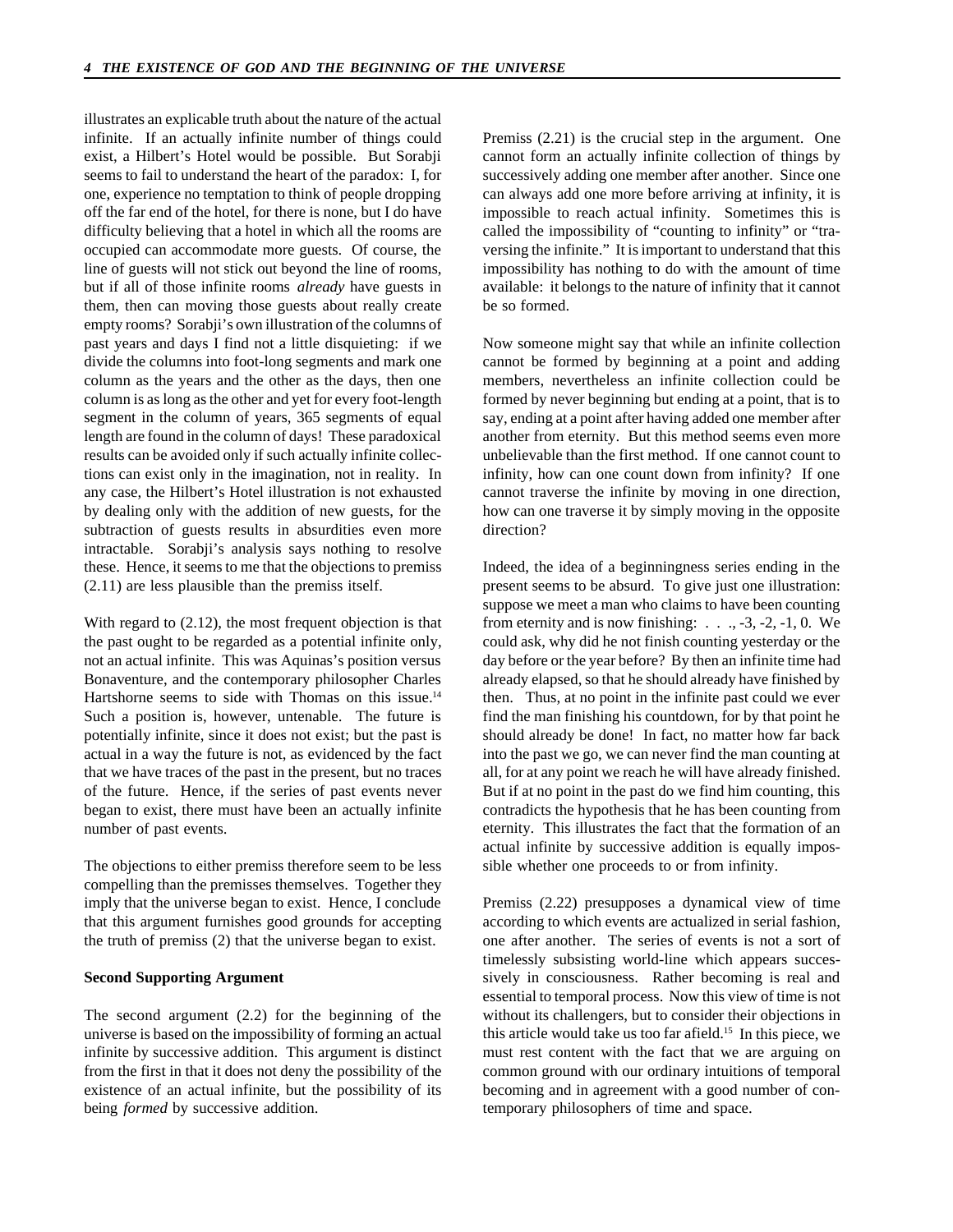Given the truth of (2.21) and (2.22), the conclusion (2.23) logically follows. If the universe did not begin to exist a finite time ago, then the present moment could never arrive. But obviously, it has arrived. Therefore, we know that the universe is finite in the past and began to exist.

Again, it would be profitable to consider various objections that have been offered against this reasoning. Against (2.21), Mackie objects that the argument illicitly assumes an infinitely distant starting point in the past and then pronounces it impossible to travel from that point to today. But there would in an infinite past be no starting point, not even an infinitely distant one. Yet from any given point in the infinite past, there is only a finite distance to the present.16 Now it seems to me that Mackie's allegation that the argument presupposes an infinitely distant starting point is entirely groundless. The beginningless character of the series only serves to accentuate the difficulty of its being formed by successive addition. The fact that there is *no beginning at all*, not even an infinitely distant one, makes the problem more, not less, nettlesome. And the point that from any moment in the infinite past there is only a finite temporal distance to the present may be dismissed as irrelevant. The question is not how any finite portion of the temporal series can be formed, but how the whole infinite series can be formed. If Mackie thinks that because every segment of the series can be formed by successive addition therefore the whole series can be so formed, then he is simply committing the fallacy of composition.

Sorabji similarly objects that the reason it is impossible to count down from infinity is because counting involves by nature taking a starting number, which is lacking in this case. But completing an infinite lapse of years involves no starting year and is, hence, possible.<sup>17</sup> But this response is clearly inadequate, for, as we have seen, the years of an infinite past could be enumerated by the negative numbers, in which case a completed infinity of years would, indeed, entail a beginningless countdown from infinity. Sorabji anticipates this rebuttal, however, and claims that such a backwards countdown is possible in principle and therefore no logical barrier has been exhibited to the elapsing of an infinity of past years. Again, however, the question I am posing is not whether there is a logical contradiction in such a notion, but whether such a countdown is not metaphysically absurd. For we have seen that such a countdown should at any point already have been completed. But Sorabji is again ready with a response: to say the countdown should at any point already be over confuses counting an *infinity* of numbers with counting *all* the numbers. At any given point in the past, the eternal counter will have already counted an infinity of negative numbers, but that does not entail that he will have counted all the negative numbers. I do not think the argument makes this alleged equivocation, and this may be made clear by examining the reason why our eternal counter is supposedly able to complete a count of the negative numbers ending at zero. In order to justify the possibility of this intuitively impossible feat, the argument's opponent appeals to the so-called Principle of Correspondence used in set theory to determine whether two sets are equivalent (that is, have the same number of members) by matching the members of one set with the members of the other set and *vice versa*. On the basis of this principle the objector argues that since the counter has lived, say, an infinite number of years and since the set of past years can be put into a one-to-one correspondence with the set of negative numbers, it follows that by counting one number a year an eternal counter would complete a countdown of the negative numbers by the present year. If we were to ask why the counter would not finish next year or in a hundred years, the objector would respond that prior to the present year an infinite number of years will have already elapsed, so that by the Principle of Correspondence, all the numbers should have been counted by now. But this reasoning backfires on the objector: for, as we have seen, on this account the counter should at any point in the past have already finished counting all the numbers, since a one-toone correspondence exists between the years of the past and the negative numbers. Thus, there is no equivocation between counting an infinity of numbers and counting all the numbers. But at this point a deeper absurdity bursts in view: for suppose there were another counter who counted at a rate of one negative number per day. According to the Principle of Correspondence, which underlies infinite set theory and transfinite arithmetic, both of our eternal counters will finish their countdowns at the same moment, even though one is counting at a rate 365 times faster than the other! Can anyone believe that such scenarios can actually obtain in reality, but do not rather represent the outcome of an imaginary game being played in a purely conceptual realm according to adopted logical conventions and axioms?

As for premiss (2.22), many thinkers have objected that we need not regard the past as a beginningless infinite series with an end in the present. Popper, for example, admits that the *set* of all past events is actually infinite, but holds that the *series* of past events is potentially infinite. This may be seen by beginning in the present and numbering the events backwards, thus forming a potential infinite. Therefore, the problem of an actual infinite's being formed by successive addition does not arise.<sup>18</sup> Similarly, Swinburne muses that it is dubious whether a completed infinite series with no beginning but an end makes sense, but he proposes to solve the problem by beginning in the present and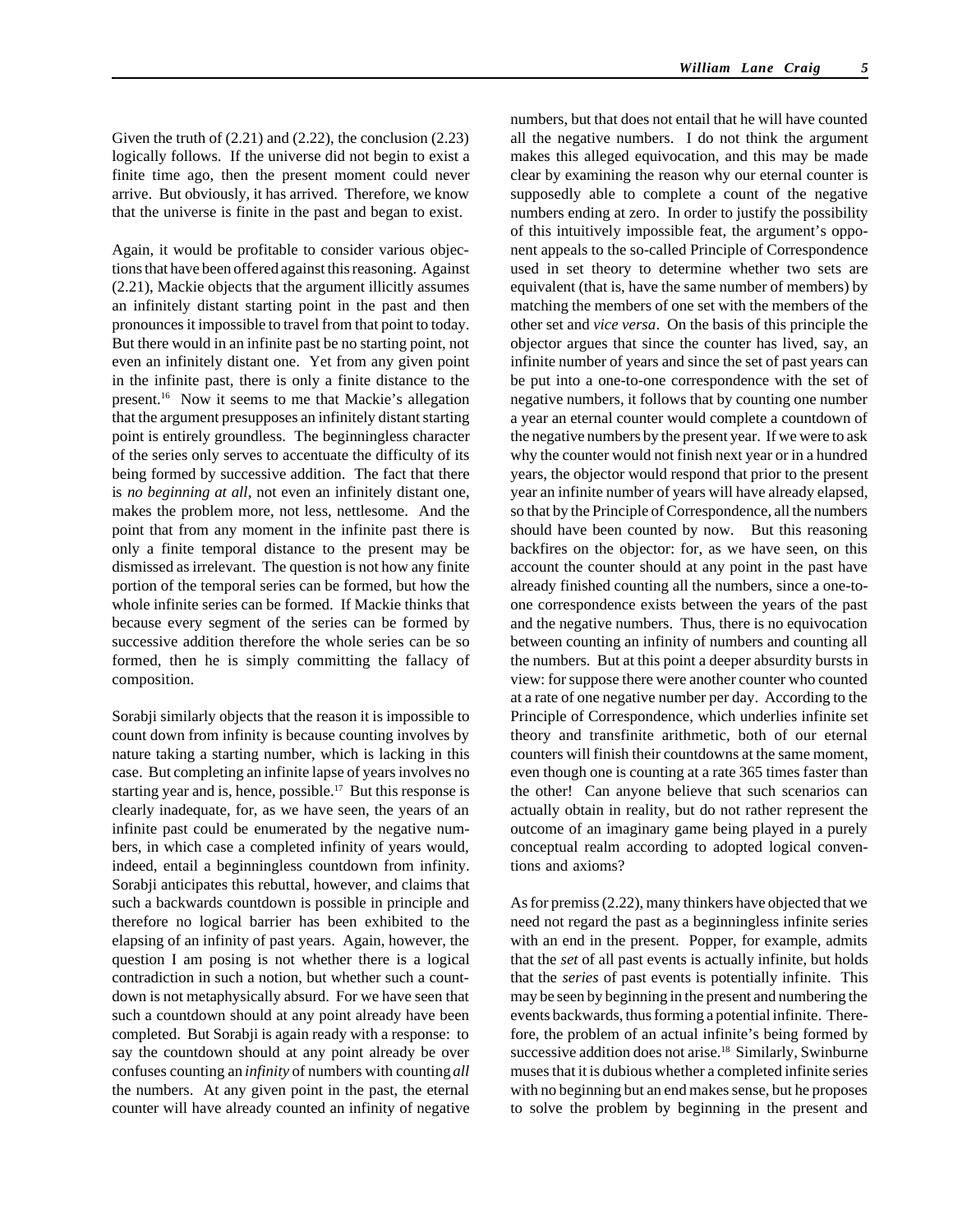regressing into the past, so that the series of past events would have no end and would therefore not be a completed infinite.19 This objection, however, clearly confuses the *mental regress* of counting with the *real progress* of the temporal series of events itself. Numbering the series from the present backwards only shows that if there are an infinite number of past events, then we can denumerate an infinite number of past events. But the problem is, how can this infinite collection of events come to be *formed* by successive addition? How we mentally conceive the series does not in any way affect the ontological character of the series itself as a series with no beginning but an end, or in other words, as an actual infinite completed by successive addition.

Once again, then, the objections to (2.21) and (2.22) seem less plausible than the premisses themselves. Together they imply (2.23), or that the universe began to exist.

#### **First Scientific Confirmation**

These purely philosophical arguments for the beginning of the universe have received remarkable confirmation from discoveries in astronomy and astrophysics during this century. These confirmations might be summarized under two heads: the confirmation from the expansion of the universe and the confirmation from thermodynamic properties of the universe.

With regard to the first, Hubble's discovery in 1929 of the red-shift in the light from distant galaxies began a revolution in astronomy perhaps as significant as the Copernican revolution. Prior to this time the universe as a whole was conceived to be static; but the startling conclusion to which Hubble was led was that the red-shift is due to the fact that the universe is in fact *expanding*. The staggering implication of this fact is that as one traces the expansion back in time, the universe becomes denser and denser until one reaches a point of infinite density from which the universe began to expand. The upshot of Hubble's discovery was that at some point in the finite past—probably around 15 billion years ago—the entire known universe was contracted down to a single mathematical point which marked the origin of the universe. That initial explosion has come to be known as the "Big Bang." Four of the world's most prominent astronomers described that event in these words:

The universe began from a state of infinite density. . . . Space and time were created in that event and so was all the matter in the universe. It is not meaningful to ask what happened before the Big Bang; it is like asking what is north of the North Pole. Similarly, it is not sensible to ask where the Big Bang took place. The point-universe was not an object isolated in space; it was the entire universe, and so the answer can only be that the Big Bang happened everywhere.<sup>20</sup>

This event that marked the beginning of the universe becomes all the more amazing when one reflects on the fact that a state of "infinite density" is synonymous to "nothing." There can be no object that possesses infinite density, for if it had any size at all it could still be even more dense. Therefore, as Cambridge astronomer Fred Hoyle points out, the Big Bang Theory requires the creation of matter from nothing. This is because as one goes back in time, one reaches a point at which, in Hoyle's words, the universe was "shrunk down to nothing at all."<sup>21</sup> Thus, what the Big Bang model of the universe seems to require is that the universe began to exist and was created out of nothing.

Some theorists have attempted to avoid the absolute beginning of the universe implied by the Big Bang theory by speculating that the universe may undergo an infinite series of expansions and contractions. There are, however, good grounds for doubting the adequacy of such an oscillating model of the universe: (i) The oscillating model appears to be physically impossible. For all the talk about such models, the fact seems to be that they are only theoretically, but not physically possible. As the late Professor Tinsley of Yale explains, in oscillating models "even though the mathematics say that the universe oscillates, there is no known physics to reverse the collapse and bounce back to a new expansion. The physics seems to say that those models start from the Big Bang, expand, collapse, then end."22 In order for the oscillating model to be correct, it would seem that the known laws of physics would have to be revised. (ii) The oscillating model seems to be observationally untenable. Two facts of observational astronomy appear to run contrary to the oscillating model. First, the observed homogeneity of matter distribution throughout the universe seems unaccountable on an oscillating model. During the contraction phase of such a model, black holes begin to gobble up surrounding matter, resulting in an inhomogeneous distribution of matter. But there is no known mechanism to "iron out" these inhomogeneities during the ensuing expansion phase. Thus, the homogeneity of matter observed throughout the universe would remain unexplained. Second, the density of the universe appears to be insufficient for the recontraction of the universe. For the oscillating model to be even possible, it is necessary that the universe be sufficiently dense such that gravity can overcome the force of the expansion and pull the universe back together again. However, according to the best estimates, if one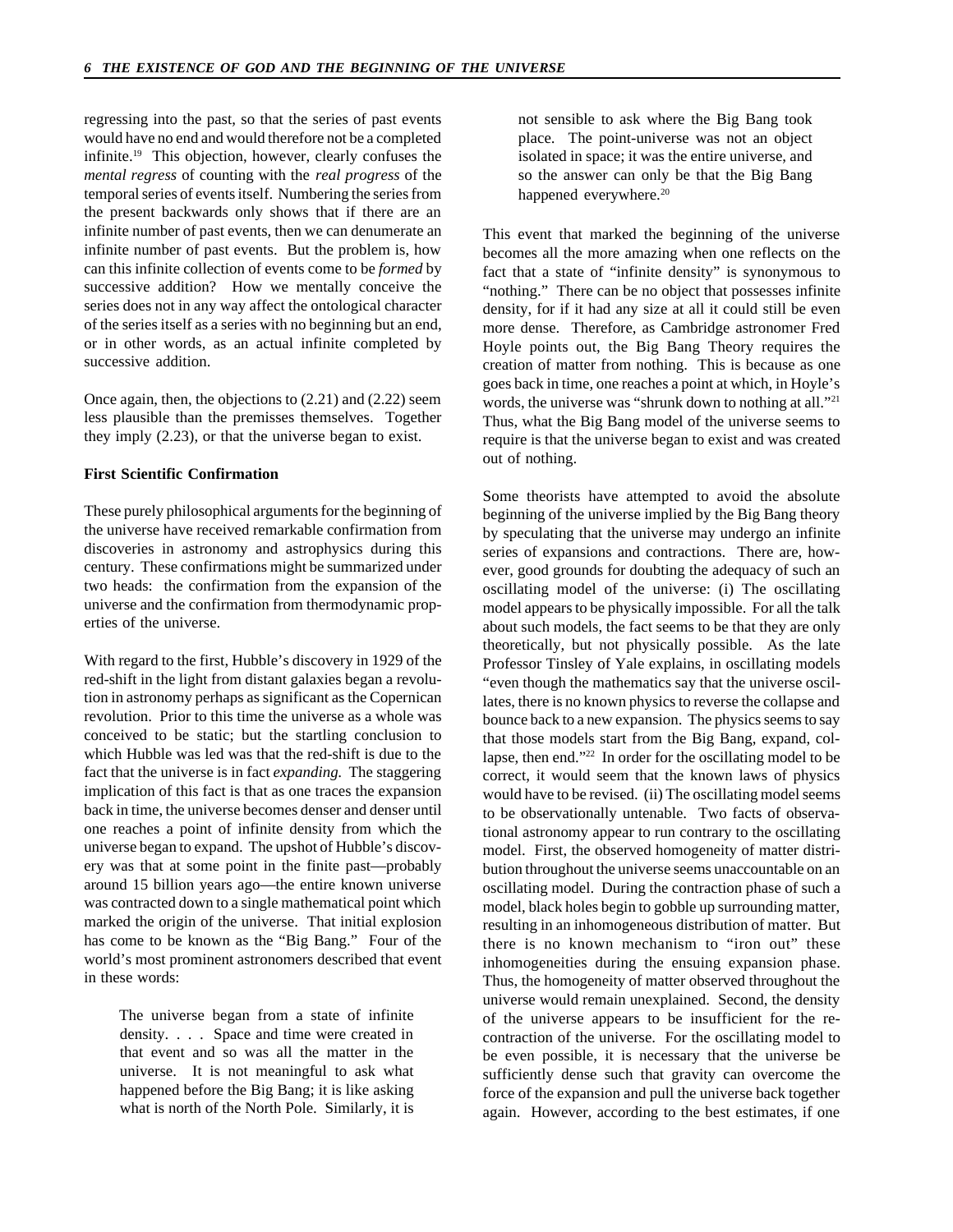takes into account both luminous matter and non-luminous matter (found in galactic halos) as well as any possible contribution of neutrino particles to total mass, the universe is still only about one-half that needed for recontraction.23 Moreover, recent work on calculating the speed and deceleration of the expansion confirms that the universe is expanding at, so to speak, "escape velocity" and will not therefore re-contract. According to Sandage and Tammann, "Hence, we are forced to decide that . . . it seems inevitable that the Universe will expand forever"; they conclude, therefore, that "the Universe has happened only once."24

#### **Second Scientific Confirmation**

As if this were not enough, there is a second scientific confirmation of the beginning of the universe based on the thermodynamic properties of various cosmological models. According to the second law of thermodynamics, processes taking place in a closed system always tend toward a state of equilibrium. Now our interest is in what implications this has when the law is applied to the universe as a whole. For the universe is a gigantic closed system, since it is everything there is and no energy is being fed into it from without. The second law seems to imply that, given enough time, the universe will reach a state of thermodynamic equilibrium, known as the "heat death" of the universe. This death may be hot or cold, depending on whether the universe will expand forever or eventually re-contract. On the one hand, if the density of the universe is great enough to overcome the force of the expansion, then the universe will re-contract into a hot fireball. As the universe contracts, the stars burn more rapidly until they finally explode or evaporate. As the universe grows denser, the black holes begin to gobble up everything around them and begin themselves to coalesce until all the black holes finally coalesce into one gigantic black hole which is coextensive with the universe, from which it will never re-emerge. On the other hand, if the density of the universe is insufficient to halt the expansion, as seems more likely, then the galaxies will turn all their gas into stars and the stars will burn out. At  $10^{30}$  years the universe will consist of 90% dead stars, 9% supermassive black holes, and l% atomic matter. Elementary particle physics suggests that thereafter protons will decay into electrons and positrons, so that space will be filled with a rarefied gas so thin that the distance between an electron and a positron will be about the size of the present galaxy. At  $10^{100}$  years some scientists believe that the black holes themselves will dissipate into radiation and elementary particles. Eventually all the matter in the dark, cold, everexpanding universe will be reduced to an ultra-thin gas of elementary particles and radiation. Equilibrium will prevail throughout, and the entire universe will be in its

final state, from which no change will occur.

Now the question which needs to be asked is this: if, given sufficient time, the universe will reach heat death, then why is it not now in a state of heat death if it has existed for infinite time? If the universe did not begin to exist, then it should now be in a state of equilibrium. Some theorists have suggested that the universe escapes final heat death by oscillating from eternity past to eternity future. But we have already seen that such a model seems to be physically and observationally untenable. But even if we waive those considerations and suppose that the universe does oscillate, the fact is that the thermodynamic properties of this model imply the very beginning of the universe which its proponents seek to avoid. For the thermodynamic properties of an oscillating model are such that the universe expands farther and farther with each successive cycle. Therefore, as one traces the expansions back in time, they grow smaller and smaller. As one scientific team explains, "The effect of entropy production will be to enlarge the cosmic scale, from cycle to cycle. . . . Thus, looking back in time, each cycle generated less entropy, had a smaller cycle time, and had a smaller cycle expansion factor than the cycle that followed it."25 Novikov and Zeldovich of the Institute of Applied Mathematics of the USSR Academy of Sciences therefore conclude, "The multicycle model has an infinite future, but only a finite past."26 As another writer points out, the oscillating model of the universe thus still requires an origin of the universe prior to the smallest cycle.27

So whatever scenario one selects for the future of the universe, thermodynamics implies that the universe began to exist. According to physicist P.C.W. Davies, the universe must have been created a finite time ago and is in the process of winding down. Prior to the creation, the universe simply did not exist. Therefore, Davies concludes, even though we may not like it, we must conclude that the universe's energy was somehow simply "put in" at the creation as an initial condition.28

We therefore have both philosophical argument and scientific confirmation for the beginning of the universe. On this basis I think that we are amply justified in concluding the truth of premiss (2) that the universe began to exist.

#### **First Premiss**

Premiss (1) strikes me as relatively non-controversial. It is based on the metaphysical intuition that something cannot come out of nothing. Hence, any argument for the principle is apt to be less obvious than the principle itself. Even the great skeptic David Hume admitted that he never asserted so absurd a proposition as that something might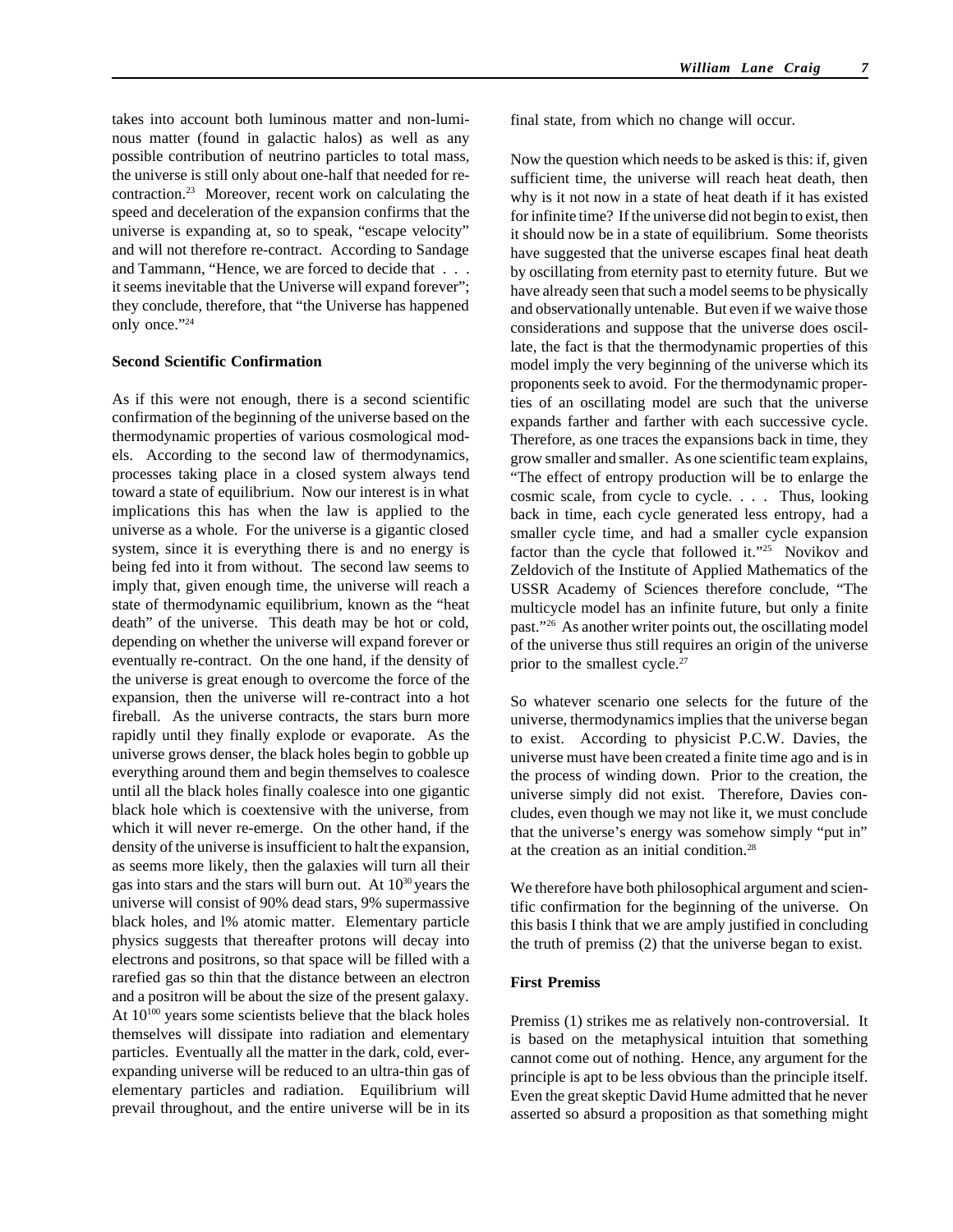come into existence without a cause; he only denied that one could *prove* the obviously true causal principle.29 With regard to the universe, if originally there were absolutely *nothing*—no God, no space, no time—, then how could the universe possibly come to exist? The truth of the principle *ex nihilo*, *nihil fit* is so obvious that I think we are justified in foregoing an elaborate defense of the argument's first premiss.

Nevertheless, some thinkers, exercised to avoid the theism implicit in this premiss within the present context, have felt driven to deny its truth. In order to avoid its theistic implications, Davies presents a scenario which, he confesses, "should not be taken too seriously," but which seems to have a powerful attraction for Davies.<sup>30</sup> He has reference to a quantum theory of gravity according to which spacetime itself could spring uncaused into being out of absolutely nothing. While admitting that there is "still no satisfactory theory of quantum gravity," such a theory "would allow spacetime to be created and destroyed spontaneously and uncaused in the same way that particles are created and destroyed spontaneously and uncaused. The theory would entail a certain mathematically determined probability that, for instance, a blob of space would appear where none existed before. Thus, spacetime could pop out of nothingness as the result of a causeless quantum transition."31

Now in fact particle pair production furnishes no analogy for this radical *ex nihilo* becoming, as Davies seems to imply. This quantum phenomenon, even if an exception to the principle that every event has a cause, provides no analogy to something's coming into being out of nothing. Though physicists speak of this as particle pair creation and annihilation, such terms are philosophically misleading, for all that actually occurs is conversion of energy into matter or vice versa. As Davies admits, "The processes described here do not represent the creation of matter out of nothing, but the conversion of pre-existing energy into material form."32 Hence, Davies greatly misleads his reader when he claims that "Particles . . . can appear out of nowhere without specific causation" and again, "Yet the world of quantum physics routinely produces something for nothing."33 On the contrary, the world of quantum physics *never* produces something for nothing.

But to consider the case on its own merits: quantum gravity is so poorly understood that the period prior to  $10^{-43}$  sec, which this theory hopes to describe, has been compared by one wag to the regions on the maps of the ancient cartographers marked "Here there be dragons": it can easily be filled with all sorts of fantasies. In fact, there seems to be no good reason to think that such a theory would involve the sort of spontaneous becoming *ex nihilo* which Davies suggests. A quantum theory of gravity has the goal of providing a theory of gravitation based on the exchange of particles (gravitons) rather than the geometry of space, which can then be brought into a Grand Unification Theory that unites all the forces of nature into a supersymmetrical state in which one fundamental force and a single kind of particle exist. But there seems to be nothing in this which suggests the possibility of spontaneous becoming *ex nihilo*.

Indeed, it is not at all clear that Davies's account is even intelligible. What can be meant, for example, by the claim that there is a mathematical probability that nothingness should spawn a region of spacetime "where none existed before?" It cannot mean that given enough time a region of spacetime would pop into existence at a certain place, since neither place nor time exist apart from spacetime. The notion of some probability of something's coming out of nothing thus seems incoherent.

I am reminded in this connection of some remarks made by A.N. Prior concerning an argument put forward by Jonathan Edwards against something's coming into existence uncaused. This would be impossible, said Edwards, because it would then be inexplicable why just any and everything cannot or does not come to exist uncaused. One cannot respond that only things of a certain nature come into existence uncaused, since prior to their existence they have no nature which could control their coming to be. Prior made a cosmological application of Edwards's reasoning by commenting on the steady state model's postulating the continuous creation of hydrogen atoms *ex nihilo*:

It is no part of Hoyle's theory that this process is causeless, but I want to be more definite about this, and to say that if it is causeless, then what is alleged to happen is fantastic and incredible. If it is possible for objects—objects, now, which really are objects, "substances endowed with capacities"—to start existing without a cause, then it is incredible that they should all turn out to be objects of the same sort, namely, hydrogen atoms. The peculiar nature of hydrogen atoms cannot possibly be what makes such starting-toexist possible for them but not for objects of any other sort; for hydrogen atoms do not have this nature until they are there to have it, i.e. until their starting-to-exist has already occurred. That is Edwards's argument, in fact; and here it does seem entirely cogent. . . .<sup>34</sup>

Now in the case at hand, if originally absolutely nothing existed, then why should it be spacetime that springs spontaneously out of the void, rather than, say, hydrogen atoms or even rabbits? How can one talk about the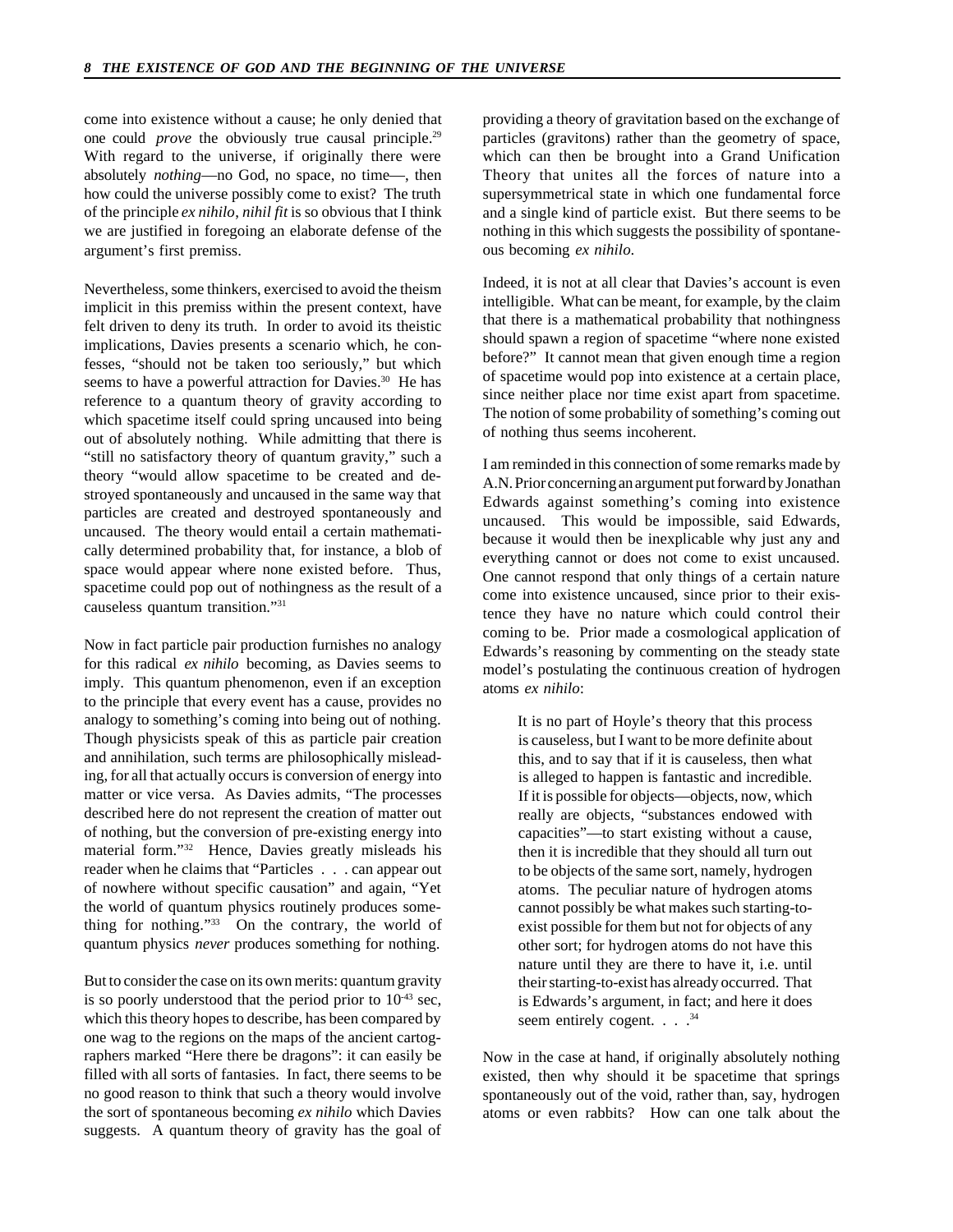probability of any particular thing's popping into being out of nothing?

Davies on one occasion seems to answer as if the laws of physics are the controlling factor which determines what may leap uncaused into being: "But what of the laws? They have to be 'there' to start with so that the universe can come into being. Quantum physics has to exist (in some sense) so that a quantum transition can generate the cosmos in the first place."35 Now this seems exceedingly peculiar. Davies seems to attribute to the laws of nature themselves a sort of ontological and causal status such that they constrain spontaneous becoming. But this seems clearly wrong-headed: the laws of physics do not themselves cause or constrain anything; they are simply propositional descriptions of a certain form and generality of what does happen in the universe. And the issue Edwards raises is why, if there were absolutely nothing, it would be true that any one thing rather than another should pop into being uncaused? It is futile to say it somehow belongs to the nature of spacetime to do so, for if there were absolutely nothing then there would have been no nature to determine that spacetime should spring into being.

Even more fundamentally, however, what Davies envisions is surely metaphysical nonsense. Though his scenario is cast as a scientific theory,. someone ought to be bold enough to say that the Emperor is wearing no clothes. Either the necessary and sufficient conditions for the appearance of spacetime existed or not; if so, then it is not true that nothing existed; if not, then it would seem ontologically impossible that being should arise out of absolute non-being. To call such spontaneous springing into being out of non-being a "quantum transition" or to attribute it to "quantum gravity" explains nothing; indeed, on this account, there is no explanation. It just happens.

It seems to me, therefore, that Davies has not provided any plausible basis for denying the truth of the cosmological argument's first premiss. That whatever begins to exist has a cause would seem to be an ontologically necessary truth, one which is constantly confirmed in our experience.

#### **Conclusion**

Given the truth of premisses (1) and (2), it logically follows that (3) the universe has a cause of its existence. In fact, I think that it can be plausibly argued that the cause of the universe must be a personal Creator. For how else could a temporal effect arise from an eternal cause? If the cause were simply a mechanically operating set of necessary and sufficient conditions existing from eternity, then why would not the effect also exist from eternity? For example, if the cause of water's being frozen is the temperature's being below zero degrees, then if the temperature were below zero degrees from eternity, then any water present would be frozen from eternity. The only way to have an eternal cause but a temporal effect would seem to be if the cause is a personal agent who freely chooses to create an effect in time. For example, a man sitting from eternity may will to stand up; hence, a temporal effect may arise from an eternally existing agent. Indeed, the agent may will from eternity to create a temporal effect, so that no change in the agent need be conceived. Thus, we are brought not merely to the first cause of the universe, but to its personal Creator.

#### **Summary and Conclusion**

In conclusion, we have seen on the basis of both philosophical argument and scientific confirmation that it is plausible that the universe began to exist. Given the intuitively obvious principle that whatever begins to exist has a cause of its existence, we have been led to conclude that the universe has a cause of its existence. On the basis of our argument, this cause would have to be uncaused, eternal, changeless, timeless, and immaterial. Moreover, it would have to be a personal agent who freely elects to create an effect in time. Therefore, on the basis of the *kalam* cosmological argument, I conclude that it is rational to believe that God exists.

### **NOTES**

1 G.W. Leibniz, "The Principles of Nature and of Grace, Based on Reason," in *Leibniz Selections*, ed. Philip P. Wiener, The Modern Student's Library (New York: Charles Scribner's Sons, 1951), p. 527.

2 Aristotle *Metaphysica* Lambda. l. 982b10-15.

3 Norman Malcolm, *Ludwig Wittgenstein: A Memoir* (London: Oxford University Press, 1958), p. 70.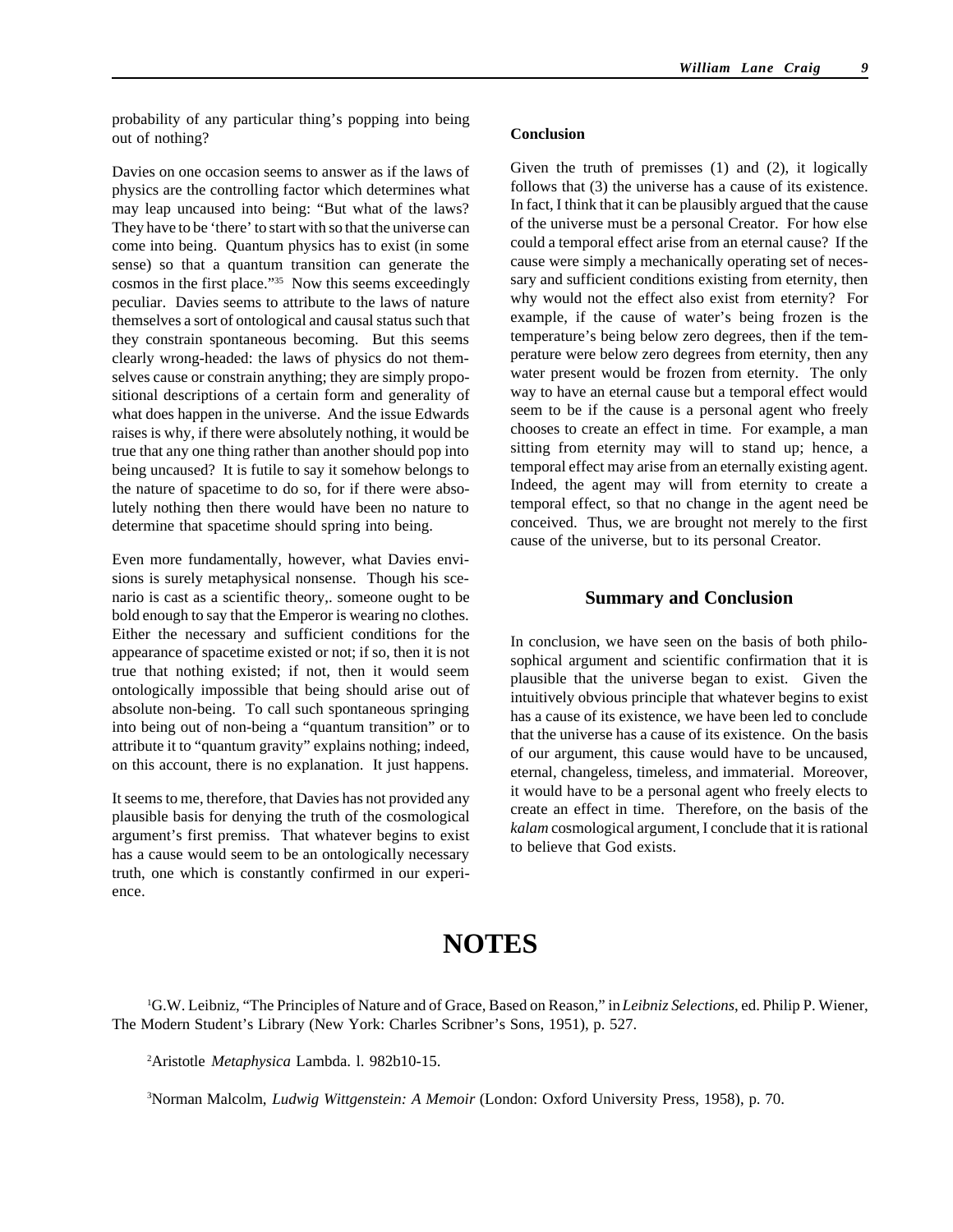4 J.J.C. Smart, "The Existence of God," *Church Quarterly Review* 156 (1955): 194.

5 G.W. Leibniz, *Theodicy: Essays on the Goodness of God, the Freedom of Man, and the Origin of Evil*, trans. E.M. Huggard (London: Routledge & Kegan Paul, 1951), p. 127; cf. idem, "Principles," p. 528.

6 John Hick, "God as Necessary Being," *Journal of Philosophy* 57 (1960): 733-4.

7 David Hume, *Dialogues concerning Natural Religion*, ed. with an Introduction by Norman Kemp Smith, Library of the Liberal Arts (Indianapolis: Bobbs-Merrill. 1947), p. 190.

8 Bertrand Russell and F.C. Copleston, "The Existence of God," in *The Existence of God*, ed. with an Introduction by John Hick, Problems of Philosophy Series (New York: Macmillan & Co., 1964), p. 175.

9 See William Lane Craig, *The Cosmological Argument from Plato to Leibniz*, Library of Philosophy and Religion (London: Macmillan, 1980), pp. 48-58, 61-76, 98-104, 128-31.

10Wallace Matson, *The Existence of God* (Ithaca, N.Y.: Cornell University Press, 1965), pp. 58-60.

11J.L. Mackie, *The Miracle of Theism (*Oxford: Clarendon Press, 1982), p. 93.

12Quentin Smith, "Infinity and the Past," *Philosophy of Science* 54 (1987): 69.

13Richard Sorabji, *Time, Creation and the Continuum* (Ithaca, N.Y.: Cornell University Press, 1983), pp. 213, 222- 3.

14Charles Hartshorne, *Man's Vision of God and the Logic of Theism* (Chicago: Willett, Clark, & Co., 1941), p. 37.

<sup>15</sup>G.J. Whitrow defends a form of this argument which does not presuppose a dynamical view of time, by asserting that an infinite past would still have to be "lived through" by any everlasting, conscious being, even if the series of physical events subsisted timelessly (G.J. Whitrow, *The Natural Philosophy of Time*, 2d ed. [Oxford: Clarendon Press, 1980], pp. 28-32).

16Mackie, *Theism*, p. 93.

17Sorabji, *Time, Creation, and the Continuum*, pp. 219-22.

18K.R. Popper, "On the Possibility of an Infinite Past: a Reply to Whitrow," *British Journal for the Philosophy of Science* 29 (1978): 47-8.

19R.G. Swinburne, "The Beginning of the Universe," *The Aristotelian Society* 40 (1966): 131-2.

20Richard J. Gott, *et.al.*, "Will the Universe Expand Forever?" *Scientific American* (March 1976), p. 65.

21Fred Hoyle, *From Stonehenge to Modern Cosmology* (San Francisco: W.H. Freeman, 1972), p. 36.

22Beatrice Tinsley, personal letter.

23David N. Schramm and Gary Steigman, "Relic Neutrinos and the Density of the Universe," *Astrophysical Journal* 243 (1981): p. 1-7.

24Alan Sandage and G.A. Tammann, "Steps Toward the Hubble Constant. VII," *Astrophyscial Journal* 210 (1976): 23, 7; see also idem, "Steps toward the Hubble Constant. VIII." *Astrophysical Journal* 256 (1982): 339-45.

25Duane Dicus, *et.al.* "Effects of Proton Decay on the Cosmological Future." *Astrophysical Journal* 252 (1982): l,